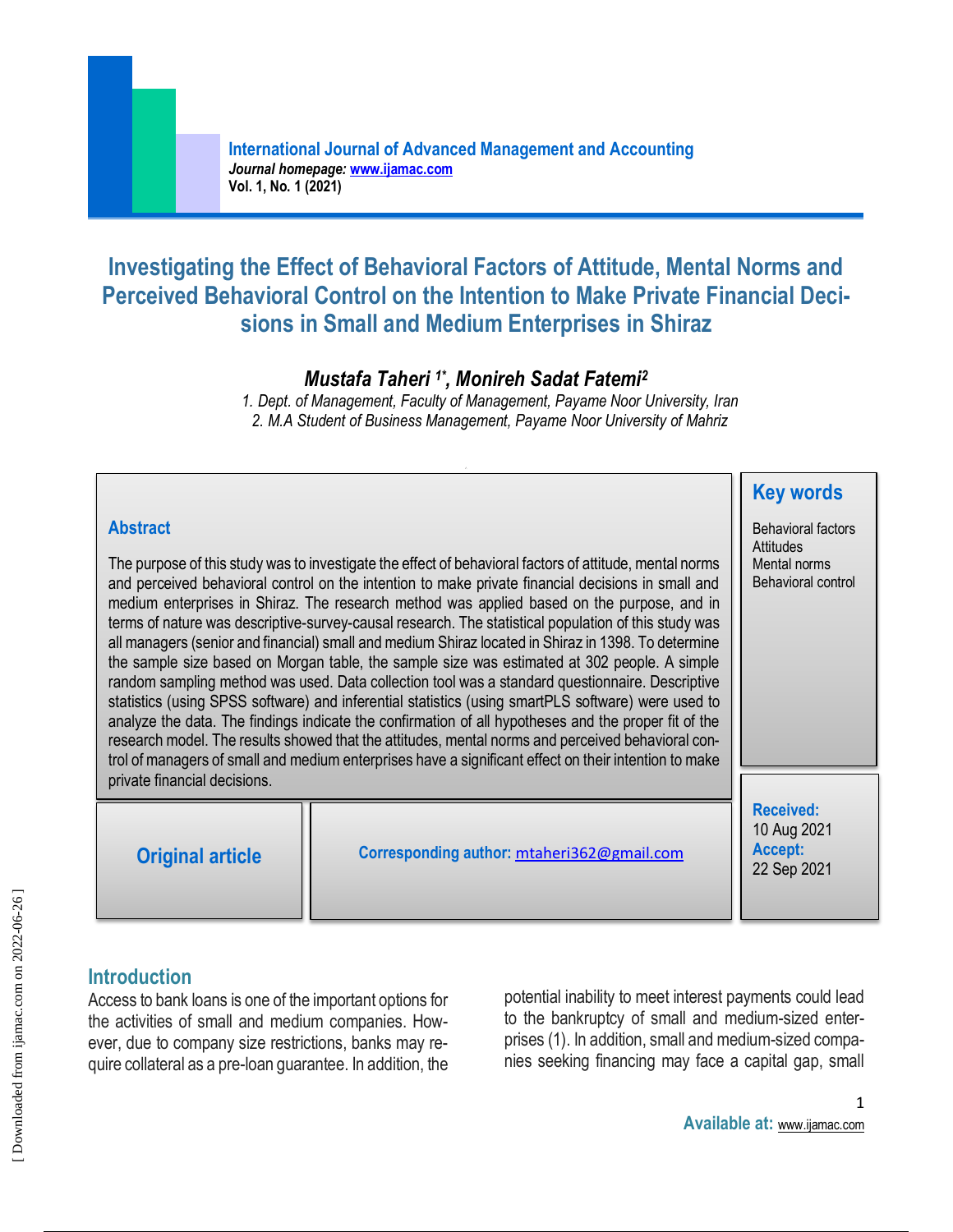and medium-sized companies that are not members of listed companies, and companies that do not generally trade in the stock market may Access to finance through equity is difficult for them, but stock market fluctuations are more costly for smaller companies (2). When small and medium-sized companies are listed for the first time, they are often priced sharply below the actual price. Without financial support, many small and medium-sized companies may not be able to invest, operate or even start a business. (3). Taking into account these challenges to lending and obtaining financing through the issuance of shares by investors, owners of small and medium-sized companies can try to use their personal help and accumulated profits, Provide capital for themselves. Private investment is one of the available options, because it can be done in capital markets where shares are not issued, where stocks can be traded with private investment (1). Many small and medium-sized business owners have traditionally used financing through the issuance of bonds, as this method provides bank overdraft facilities for the day-today operations of the company and enables small and medium-sized companies to build trust. Maintain credit with suppliers (4). In addition, in capital markets, access to finance through the issuance of shares provides control over management and ownership. The effects of accepting financing through the issuance of shares in family-owned companies are related to financial decisions, conflict of interest, valuation issues, and power disputes (5). From the entrepreneurs' point of view, the change from the traditional approach to the use of private financing is related to the behavioral tendencies of business owners. Research on how small and medium-sized enterprises participate in the private investment sector is limited (1). It has been observed that an empathy gap between small and medium business owners and private investors is the reason for small and medium business owners' reluctance to invest privately. Empathy gap is the inability to recognize differences in cognitive frameworks that inform how others make decisions (6). The present study does not use financing theory, but uses the theory of planned behavior to examine how behavioral factors affect the intention to use financial self-sufficiency options, especially in relation to private investment. And accumulated profits. Although the theory of planned behavior

has already been used to explain the behavioral factors that influence financial decision-making in small and medium enterprises (3).

This study focuses on small and medium companies in Shiraz. This study, focusing on non-financial factors in small and medium-sized companies in Shiraz, begins a new work to examine debt and investment and can play a role in research in this field. Many small and medium business owners follow the approaches used by their fathers and family members in business-related activities, and behavioral intentions and reactions are driven by social norms (1). Financial decision-making is based on the beliefs of small and medium-sized business owners about the use of private investment and domestic budgets. Such a view holds that the use of external consultants, auditors, and banking audiences will be an advantage when using private investment budgets, and that social effects also affect the intention to use personal budgets. Small and medium-sized business owners will have a positive attitude towards private finance activities, provided they feel that their family, friends and other important institutions agree with and support the use of private investment (7). . Another effect on the investment behavior of small and medium business owners is perceived behavioral control. Perceived behavioral control describes the behavior of individuals in relation to doing or not doing something in accordance with their beliefs. Understanding an individual's ability to control an action may boost confidence in doing so. Conversely, if people believe that it is difficult to control an action, they resist such behavior (1). The issuance of private shares as an important source of financing is important. Difficulties with financial ambiguity and business size constraints are major challenges that SMEs face in seeking financial support, and the inability to access financing from capital markets has limited many SMEs. Encourages small and medium-sized enterprises to develop innovative projects to obtain funding from formal institutions, especially young companies, in order to gain financial support from friends and family (8). In this regard, the present study suggests that SME owners may be more inclined to use private investment if they can reduce the issues that arise between SME owners / founders and foreign investors. Give. In particular, issues of misun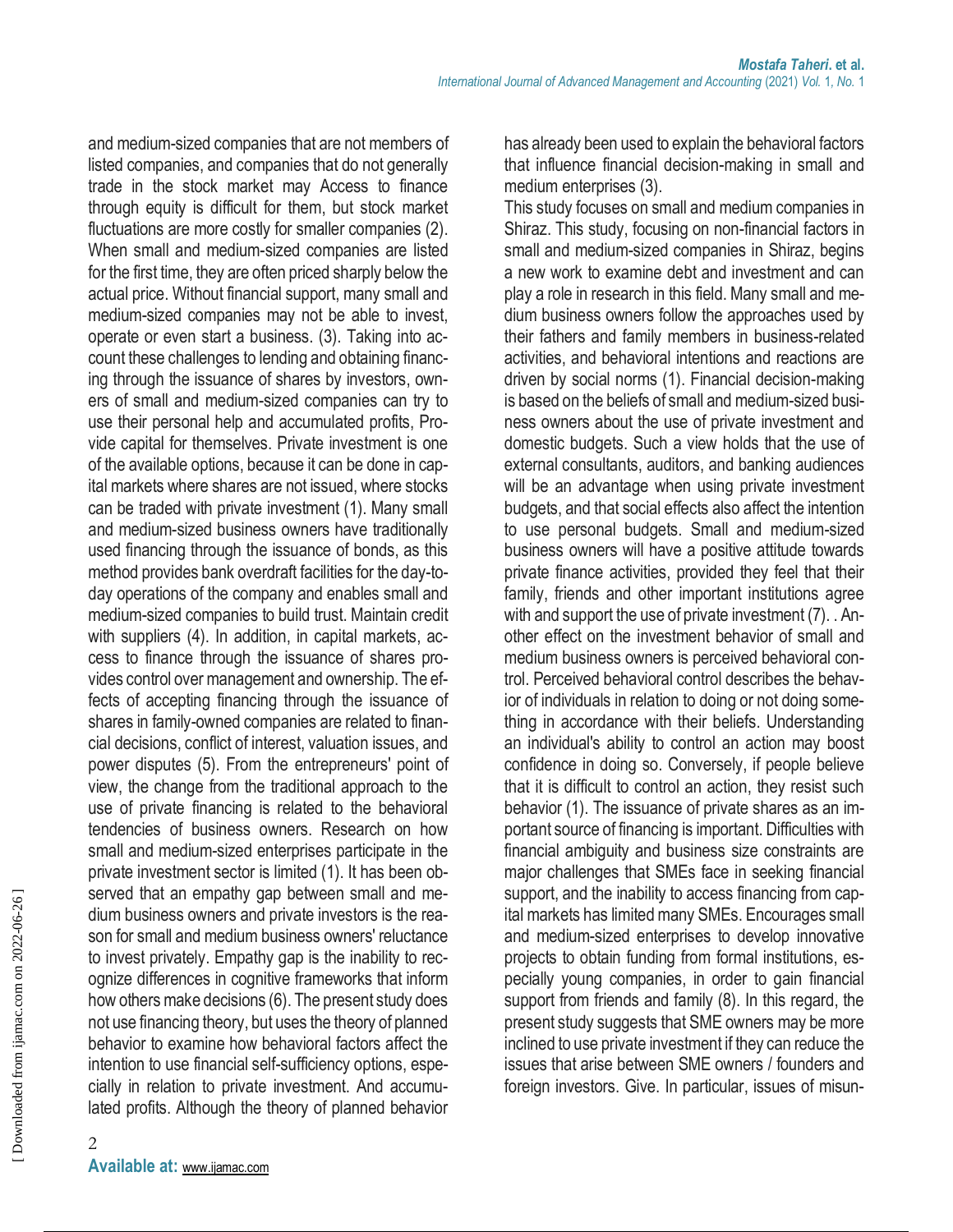derstanding in contracts and validation need to be addressed so that they can have more control over private investment. In addition, small and medium-sized business owners may be more inclined to invest privately if they can meet the needs of sponsors or private investors. Small and medium industries are one of the most important factors in the development of Iran's economy. Given the capacity and potential of Shiraz and the willingness of investors to invest in small and medium industries, by creating an infrastructure, we can see the dynamics of employment and economic prosperity in the region. Therefore, efforts to implement and complete the necessary infrastructure in order to attract and invest investors in the town and industrial areas of Shiraz is important. It is necessary to witness the growth and development of industry in Shiraz more than before with the jihadi plans of the government and the efforts of all relevant executive bodies and the interaction and cooperation of the operating banks. Small and medium-sized enterprises are known as the driving force of the economy because of their many effects on solving the problems of unemployment and the prosperity of societies. The problem of financing these companies is one of the main problems in the process of their activities. The issue of financing is one of the important and influential factors in the decision-making process of companies. After understanding the need to support small and medium industries, we must on small companies, extensive measures should be planned and implemented for small and medium industries. In addition to this, creating jobs and employment for young people can prevent social harms and the activity of production units located in Shiraz industrial town is one of the most important reasons for reducing social harms. And it is necessary to take effective measures in discussing the infrastructure of Shiraz town and industrial areas. One of the most important concerns of producers and industrialists in towns and industrial areas is the lack of liquidity, so supporting and strengthening small and medium industries is one of the intrinsic duties of the Small Industries and Industrial Towns Organization of Iran and the government. Become a more active cluster so that they can function better. In this regard, the present study seeks to answer the question that behavioral factors such as attitudes, mental norms and perceived behavioral control have an effect on the intention to make private financial decisions in small and medium enterprises in Shiraz?

#### **Research Methodology**

The method of the present study is applied in terms of purpose and descriptive-survey-causal in nature. The statistical population of this study is all managers (senior and financial) small and medium Shiraz located in Shiraz in 1398, to determine the sample size based on Morgan table The sample size was estimated to be 302 people. A simple random sampling method was used. The data collection tool of the standard questionnaire (1) included 16 questions. The validity of the questionnaire was obtained and confirmed by the supervisor and specialists, management experts and its reliability by calculating Cronbach's alpha coefficient and composite reliability for all variables greater than 0.7. The data collection method included library studies (Articles, Internet resources, translation of texts) and field methods were also used to collect data from the questionnaire.

The values obtained for the composite reliability are greater than 0.7, which indicates the optimal reliability of the research variables. Therefore, measurement models have good reliability. These indices are obtained by examining the internal correlation with factor loads between the references about the simultaneous reliability of the variables.

#### **Data Analysis**

According to the results of descriptive data analysis, the highest number of sample members are men with a frequency of 92.4%, also 15.6% of respondents with a master's degree, 50.3% of respondents with a bachelor's degree, 30.1% of respondents with 4% have a master's degree and 4.3% of respondents are under 30 years old, 33.8% are between 31 and 40 years old, 44.6% are between 41 and 50 years old and 15.9% are over 51 years old.

According to the results of Table (1), the value of significant level for all variables is less than the error value of 0.05. As a result, the data is not normally distributed. Therefore, the partial least squares method has been used to analyze the hypotheses.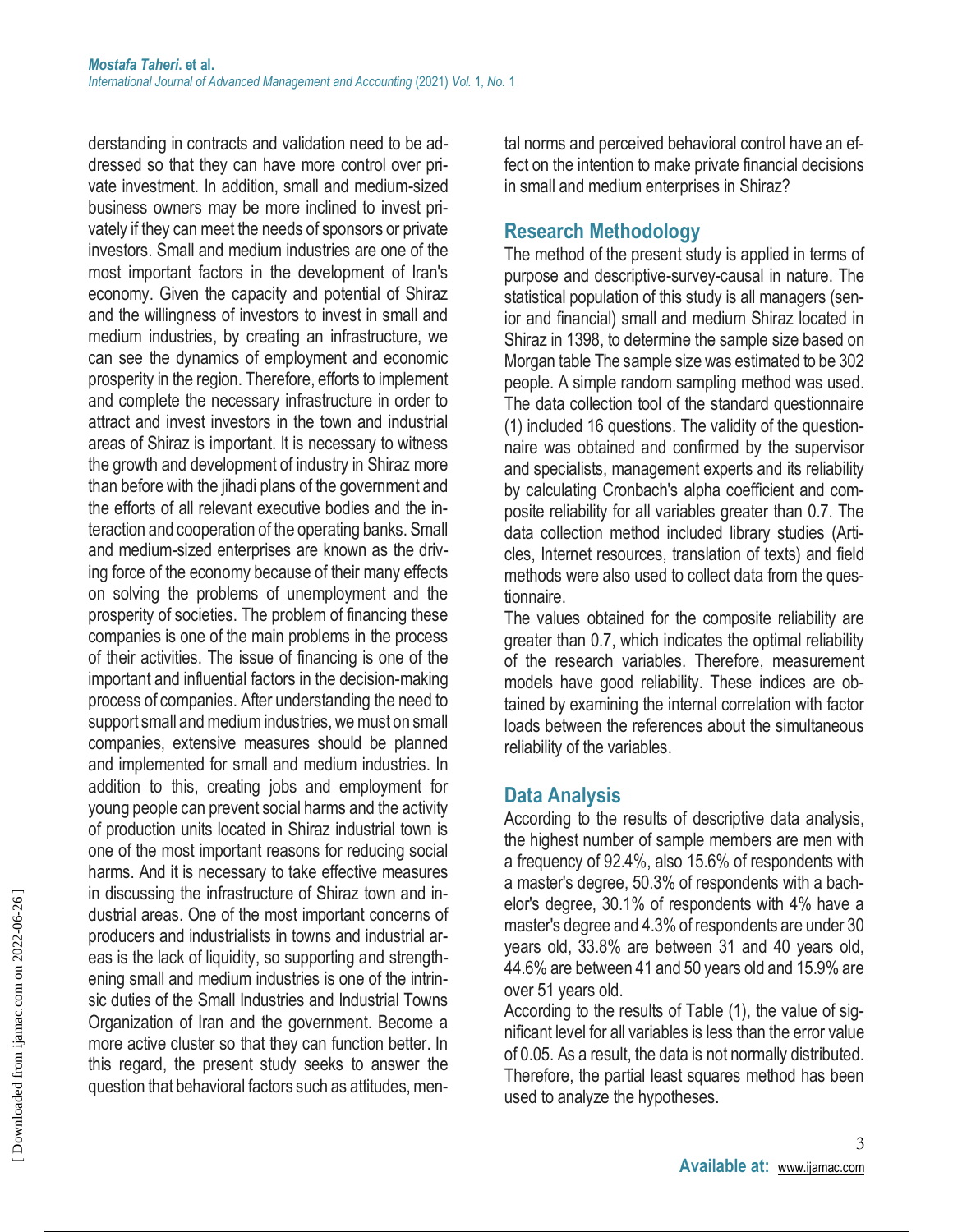#### Table1: Kolmogorov-Smirnov test

| <b>Variable</b>                         | Sig.  | <b>Result</b> |
|-----------------------------------------|-------|---------------|
| Attitude                                | 0.001 | Abnormal      |
| Objective norms                         | 0.000 | Abnormal      |
| Perceived behavioral control            | 0.000 | Abnormal      |
| Intention to decide financial decisions | 0 000 | Abnormal      |



### Figure 1: Research model in a meaningful state



Figure 2: Research model in standard mode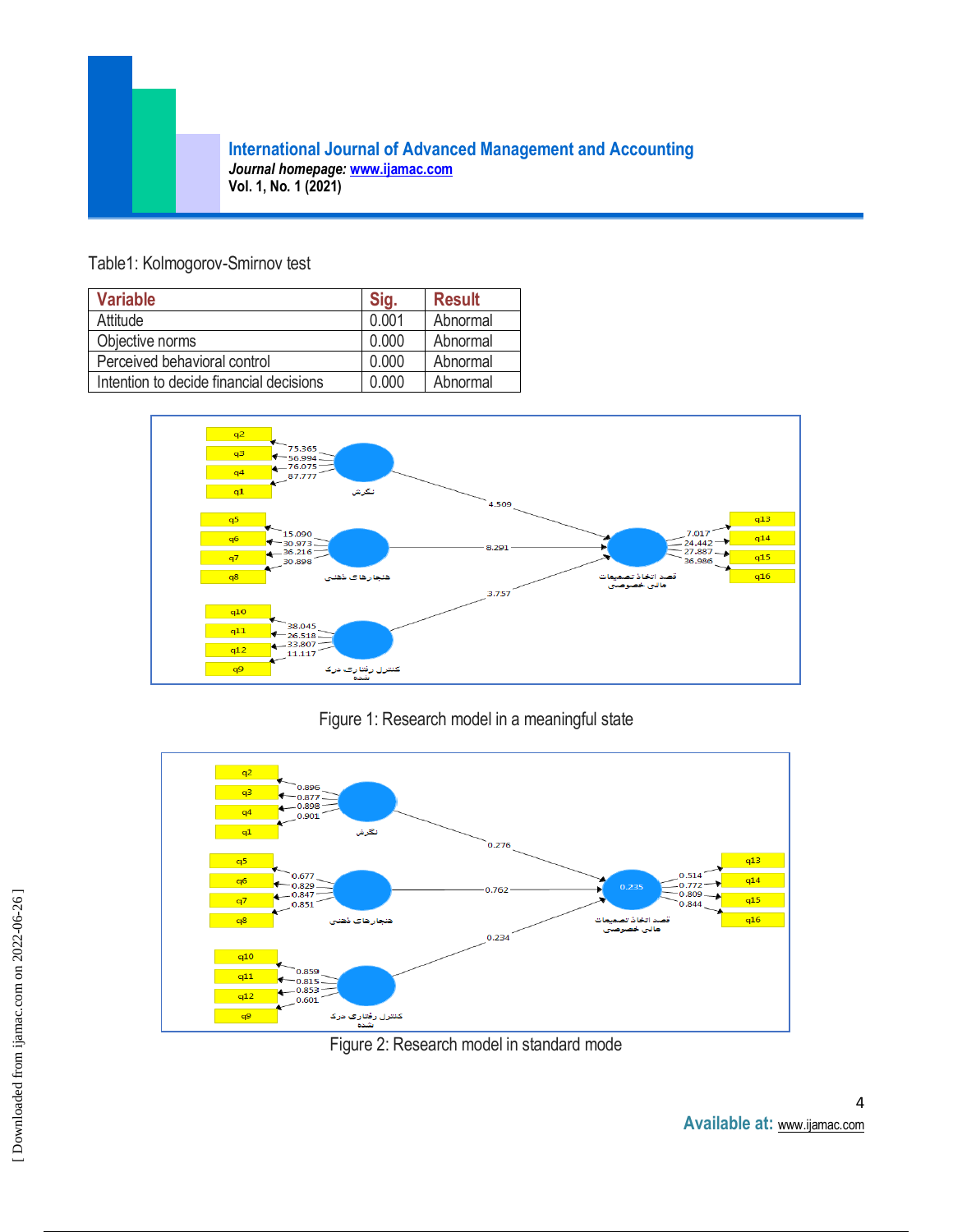| <b>Variables</b>                    | R2    | Communality |
|-------------------------------------|-------|-------------|
| Intention to decide financial deci- | 0.235 | 0.283       |
| sions                               |       |             |
| Attitude                            |       | 0.609       |
| Objective norms                     | -     | 0.397       |
| Perceived behavioral control        | -     | 0.377       |
| Mean                                | 0.235 | 0.416       |

#### Table 2: Indicators of latent variables

Table 3: Results of measurement and structural model quality test

| <b>Variables</b>                    | <b>CV Com</b> | <b>CV Red</b> |
|-------------------------------------|---------------|---------------|
|                                     | 1-SSE/SSO     | 1-SSE/SSO     |
| Intention to decide financial deci- | 0.283         | 0.115         |
| sions                               |               |               |
| Attitude                            | 0.609         |               |
| Objective norms                     | 0.397         |               |
| Perceived behavioral control        | 0.377         |               |
| Mean                                | 0.416         | 0.115         |

### **Discussion**

According to the results, it can be said that attitude has a significant effect on the intention to make private financial decisions. A significant value equal to (4.509) (t-statistic is out of the range of negative 1.96 to positive 1.96) as a result of the first hypothesis has been confirmed. Also, the path coefficient between these two variables is equal to (0.276). Considering the path coefficient, it can be said that the effect of attitude on the intention to make private financial decisions is positive and significant, because the path coefficient obtained is positive. One of the most important problems that has become more prominent during the recession and has had a significant impact on the performance of manufacturing firms is the liquidity situation of these firms. Manufacturing companies do not have favorable liquidity conditions for various reasons such as not selling products and filling the warehouse of products and raw materials or spreading liquidity problems from one company to other companies. Therefore, in some companies, the most important factor limiting or even stopping production is the issue of liquidity. The liquidity problem in this situation is greater for small and medium-sized

companies because small and medium-sized companies have a higher credit risk than larger companies, and therefore their access to financial market facilities and credit is more limited. Small companies compared to large industries are affected by several factors inside and outside the company. Also, setting up small production units and increasing the mentioned capabilities is a function of internal organizational and environmental variables as well as appropriate support mechanisms. Under favorable conditions and with the right support, small and medium production units can play an important and decisive role in meeting the needs of the market. Therefore, examining the barriers and problems inside and outside the enterprise of small and medium production units along with studying the effects and results of government support policies and identifying the support areas needed for planning and correct and principled policies for economic and social development of the province and country And the realization of the twenty-year vision of the system is of special importance. The results of this hypothesis is consistent with other studies (9-12). According to the results, it can also be said that subjective norms have a significant effect on the intention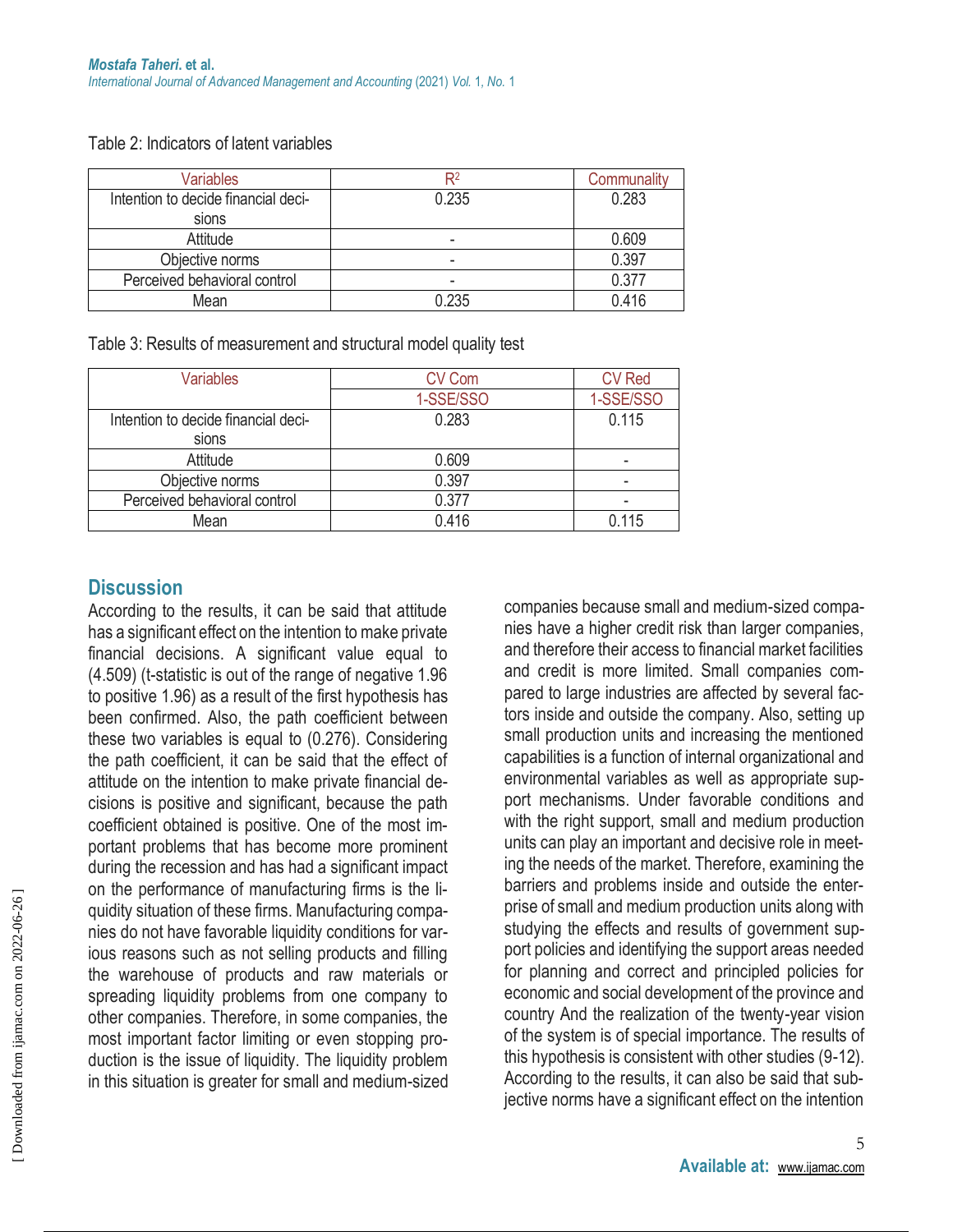to make private financial decisions. A significant value equal to (8.291) (t-statistic is out of the range of negative 1.96 to positive 1.96) as a result of the second hypothesis was confirmed. Also, the path coefficient between these two variables is equal to (0.762). Considering the path coefficient, it can be said that the effect of subjective norms on the intention to make private financial decisions is positive and significant, because the path coefficient obtained is positive. Iranian companies are insatiably thirsty to inject their liquidity into working capital and use it in their operating cycles. Asia should use the strategy of stabilizing working capital in a period or even reducing it during a financial period. Our companies have capital in incremental cycles whose sales and profitability growth has never been in line with the growth of working capital and they do not have profit quality. According to the new models of financial management of enterprises, the majority of progressive companies reduce working capital during the financial period by increasing business turnover. In general, due to the special role of small and medium enterprises in creating employment and economic growth and helping to create and maintain stability Social and considering their privileged role in increasing exports and creating inventions and innovations and other irreplaceable functions of small and medium industries, it seems that one of the best ways to create comprehensive economic and social development of the country, attention Specific to all policy makers, planners, legislative and executive bodies is the importance and role of this group of enterprises. The results of this hypothesis are consistent with other studies (13-17)

According to the results, it can be stated that perceived behavioral control has a significant effect on the intention to make private financial decisions. A significant value equal to (3.757) (t-statistic is out of the range of negative 1.96 to positive 1.96) as a result of the third hypothesis was confirmed. Also, the path coefficient between these two variables is equal to (0.234). Considering the path coefficient, it can be said that the effect of perceived behavioral control on the intention to make private financial decisions is positive and significant, because the path coefficient obtained is positive. Despite the above advantages

and despite the government's assistance to these industries, small and medium production units in playing the expected role in the country's economy, competing with similar industries abroad and large domestic industries, as well as gaining a competitive advantage that requires a serious presence in global markets. They face a problem. The results of this hypothesis are consistent with other related studies (13- 17).

- Because attitudes toward using borrowing finance and having current accounts are essential to using private finance. Owners of small and medium-sized businesses that are risk averse, it is better to use domestic and private budgets. This is beneficial for SMEs, as it provides more financial opportunities for SMEs as well as other barriers such as knowledge sharing between SME owners and professional investors.
- It is suggested to create a clear and codified strategy for financing companies based on modern science and successful international experiences, to use international tools and commitment to up-to-date knowledge, because unfortunately the current position of companies is due to the lack of such a strategy.
- Findings about the impact of non-financial factors on financial decision-making, which include subjective behavioral factors that affect the financial decision of personal business owners and ultimately the financial economy as a whole, should be considered by policymakers, especially when it comes to improving, they have financial systems. These considerations may help to review ambiguous rules and regulations that impede these financial activities and the transfer of funds, in a way that supports supply and demand for financial seekers and financial providers and should therefore not be ignored.
- One of the reasons for the low share of the capital market is the lack of familiarity of investors with new financial instruments. Therefore, in order to improve financing, it is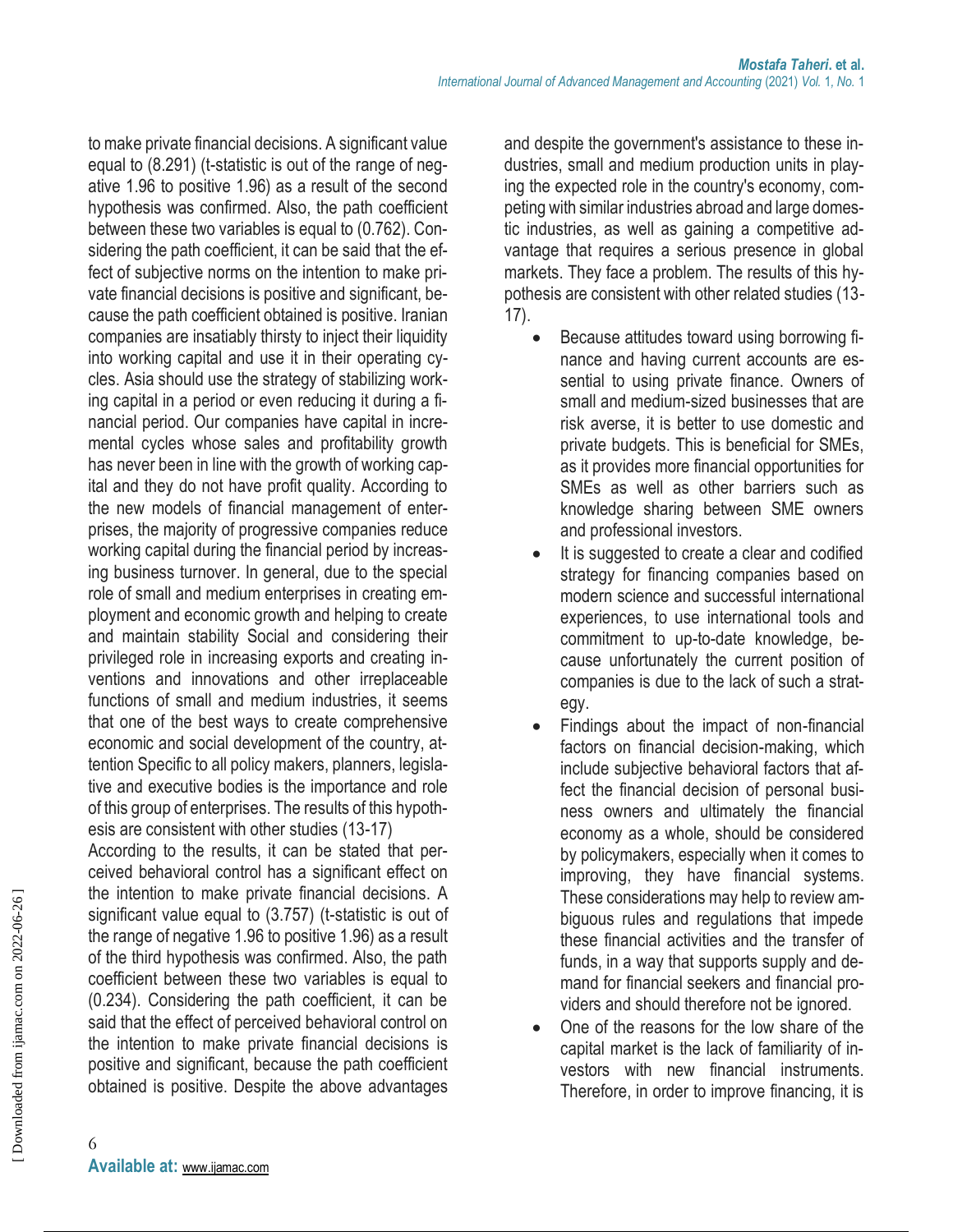necessary for all institutions and organizations involved in this matter to work together to create conditions that will facilitate financing and to inform financing instruments from the capital market, to reduce the costs of financing resources, and to plan. Easy, adequate and targeted access to facilities can be effective for using new tools in financing.

- Successful companies must always adopt the appropriate method of financing, which is one of the important pillars of the physical progress of the project. To eliminate or minimize this concern, conditions must be prepared and decisions must be made: 1- Concluding contracts that guarantee payment. Guaranteed by the employer. 2- Payment of longterm facilities by banks and government agencies to create stability in the financial system of enterprises. 3- Accurate estimation of the project volume in Rials before concluding the contract and starting the executive operations so that in case of financial fluctuations such as exchange rate changes or the employer's liability in payments, it is possible to advance the project using other alternative financial sources.
- It is suggested that in future research, other behavioral factors related to private finance be added to create a more complete model. In future research, it is better to study the financing mechanisms of small and medium enterprises and compare them with other countries and design a general strategy framework for the financial development of small and medium enterprises and strategies to support small and medium enterprises. One of the limitations of this research is the non-submission of some questionnaires by the managers of the companies due to the management of the companies in the traditional way and unfamiliarity with specialized finance, which if answered seemed to have a better and more desirable result. Also, due to the economic problems that plague small and medium-sized companies, most managers complained and were reluctant to cooperate

and complete questionnaires, and this is the biggest constraint for us.

### **Conclusion**

In this study, it was found that attitudes, mental norms and perceived behavioral control can have a positive and significant effect on the intention to make private financial decisions. Given the current situation in the country and the lack of sufficient incentive to invest in the creation of large industries by the private sector on the one hand, and plans to reduce government ownership in economic affairs on the other, it seems to help keep small and medium-sized production units alive. Existing and creating suitable conditions for launching new units by potential entrepreneurs, including effective ways to mobilize productive activities, meet part of the needs of society, increase presence in global markets and reduce the problems caused by the unemployment rate in the country.

## **References**

- 1. Kijkasiwat p. (2021). The influence of behavioral factors on SMES' owners' intention to adopt private finance. Journal of Behavioral and Experimental Finance; 30(2021); 1-6.
- 2. Abatecola G, Cristofaro M. (2018). Hambrick and Mason's Upper Echelons theory: Evolution and open avenues. J. Manag. Hist. 26 (1): 116–136.
- 3. Al Balushi Y, Locke S, Boulanouar Z. (2018). Islamic financial decision-making among SMEs in the Sultanate of Oman: An adaption of the theory of planned behaviour. J. Behav. Exp. Finance 20: 30–38.
- 4. Ta H, Esper TL, Ford K, Garcia-Dastuge S. (2018). Trustworthiness change and relationship continuity after contract breach in financial supply chains. J. Supply Chain Manag. 54 (4): 42–61.
- 5. Sacristán-Navarro M, Cabeza-García L. (2019). When family firm corporate governance fails: The case of El Corte Inglés. J. Fam. Bus. Manag. 10 (2): 97–115.
- 6. Montinari N, Rancan M. (2018). Risk taking on behalf of others: The role of social distance. J. Risk Uncertain. 57 (1): 81–109.
- 7. Ljungqvist A, Richardson MP, Wolfenzon D. (2017). The investment behavior of buyout funds: Theory and evidence. NYU Working Paper, No. SC-AM-03-12.